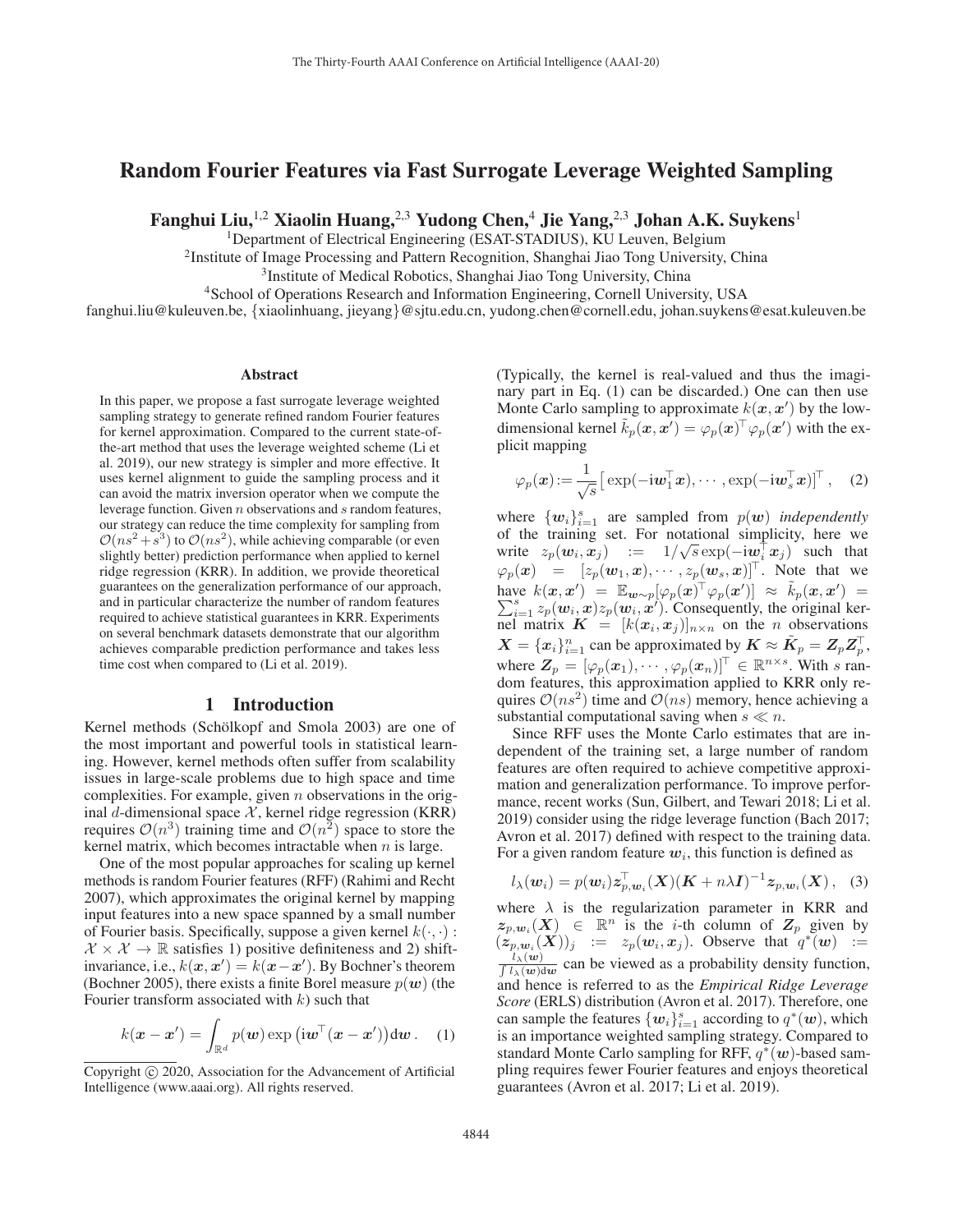However, computing the ridge leverage scores and the ERLS distribution may be intractable when  $n$  is large, as we need to invert the kernel matrix in Eq. (3). An alternative way in (Sun, Gilbert, and Tewari 2018; Li et al. 2019) is to use the subset of data to approximate  $K$ , but this scheme still needs  $\mathcal{O}(ns^2 + s^3)$  time to generate random features. To address these computational difficulties, we design a simple but effective leverage function to replace the original one. For a given *w*, our leverage function is defined as

$$
L_{\lambda}(\boldsymbol{w}) = p(\boldsymbol{w}) \boldsymbol{z}_{p,\boldsymbol{w}}^{\top}(\boldsymbol{X}) \left( \frac{1}{n^2 \lambda} \left( \boldsymbol{y} \boldsymbol{y}^{\top} + n \boldsymbol{I} \right) \right) \boldsymbol{z}_{p,\boldsymbol{w}}(\boldsymbol{X}), \tag{4}
$$

where the matrix  $yy^\top$  is an ideal kernel that directly fits the training data with 100% accuracy in classification tasks, and thus can be used to guide kernel learning tasks as in kernel alignment (Cortes, Mohri, and Rostamizadeh 2012). It can be found that, our *surrogate* function avoids the matrix inversion operator so as to further accelerate kernel approximation. Note that, we introduce the additional term  $nI$  and the coefficient  $1/(n^2\lambda)$  in Eq. (4) to ensure,  $L_\lambda$  is a *surrogate* function that upper bounds  $l_{\lambda}$  in Eq. (3) for theoretical guarantees. This can be achieved due to  $L_{\lambda}(\boldsymbol{w}_i) \geq l_{\lambda}(\boldsymbol{w}_i)^T$ . In this way, our method with the *surrogate* function requires less computational time while achieving comparable generalization performance, as demonstrated by our theoretical results and experimental validations.

Specifically, the main contributions of this paper are:

- We propose a surrogate ridge leverage function based on kernel alignment and derive its associated fast surrogate ERLS distribution. This distribution is simple in form and has intuitive physical meanings. Our theoretical analysis provides a lower bound on the number of random features that guarantees no loss in the learning accuracy in KRR.
- By sampling from the surrogate ERLS distribution, our *data-dependent* algorithm takes  $\mathcal{O}(ns^2)$  time to generate random features, which is the same as RFF and less than the  $\mathcal{O}(ns^2+s^3)$  time in (Li et al. 2019). We further provide theoretical guarantees on the generalization performance of our algorithm equipped with the KRR estimator.
- Experiments on various benchmark datasets demonstrate that our method performs better than standard random Fourier features based algorithms. Specifically, our algorithm achieves comparable (or even better) accuracy and uses less time when compared to (Li et al. 2019).

The remainder of the paper is organized as follows. Section 2 briefly reviews the related work on random features for kernel approximation. Our surrogate leverage weighted sampling strategy for RFF is presented in Section 3, and related theoretical results are given in Section 4. In section 5, we provide experimental evaluation for our algorithm and compare with other representative random features based methods on popular benchmarks. The paper is concluded in Section 6.

## 2 Related Works

Recent research on random Fourier features focuses on constructing the mapping

$$
\varphi(\boldsymbol{x}):=\frac{1}{\sqrt{s}}\big[a_1\exp(-\mathrm{i}\boldsymbol{w}_1^\top\boldsymbol{x}),\cdots,a_s\exp(-\mathrm{i}\boldsymbol{w}_s^\top\boldsymbol{x})\big]^\top\,.
$$

The key question is how to select the points  $w_i$  and weights  $a_i$ so as to uniformly approximate the integral in Eq. (1). In standard RFF,  $\{w_i\}_{i=1}^s$  are randomly sampled from  $p(w)$  and the weights are equal i.e.  $q_i = 1$ . To reduce the approximation weights are equal, i.e.,  $a_i \equiv 1$ . To reduce the approximation variance, Yu et al. (2016) proposes the orthogonal random features (ORF) approach, which incorporates an orthogonality constraint when sampling  $\{w_i\}_{i=1}^s$  from  $p(w)$ . Sampling theory Niederreiter (1992) suggests that the convergence of theory Niederreiter (1992) suggests that the convergence of Monte-Carlo used in RFF and ORF can be significantly improved by choosing a deterministic sequence  $\{w_i\}$  instead of sampling randomly. Therefore, a possible middle-ground method is Quasi-Monte Carlo sampling (Avron et al. 2016), which uses a low-discrepancy sequence  $\{w_i\}$  rather than the fully random Monte Carlo samples. Other deterministic approaches based on numerical quadrature are considered in (Evans 1993). Bach (2017) analyzes the relationship between random features and quadrature, which allows one to use deterministic numerical integration methods such as Gaussian quadrature (Dao, De Sa, and  $Ré 2017$ ), spherical-radial quadrature rules (Munkhoeva et al. 2018), and sparse quadratures (Gauthier and Suykens 2018) for kernel approximation.

The above methods are all *data-independent*, i.e., the selection of points and weights is independent of the training data. Another line of work considers *data-dependent* algorithms, which use the training data to guide the generation of random Fourier features by using, e.g., kernel alignment (Sinha and Duchi 2016), feature compression (Agrawal et al. 2019), or the ridge leverage function (Avron et al. 2017; Sun, Gilbert, and Tewari 2018; Li et al. 2019; Fanuel, Schreurs, and Suykens 2019). Since our method builds on the leverage function  $l_{\lambda}(\boldsymbol{w})$ , we detail this approach here. From Eq. (3), the integral of  $l_{\lambda}(\boldsymbol{w})$  is

$$
\int_{\mathbb{R}^d} l_{\lambda}(\boldsymbol{w}) \mathrm{d} \boldsymbol{w} = \mathrm{Tr} \left[ \boldsymbol{K} (\boldsymbol{K} + n \lambda \boldsymbol{I})^{-1} \right] =: d_{\boldsymbol{K}}^{\lambda} . \quad (5)
$$

The quantity  $d_K^{\lambda} \ll n$  determines the number of independent parameters in a learning problem and hence is referred to as the *number of effective degrees of freedom* (Bach 2013). Li et al. (2019) provides the sharpest bound on the required Let al. (2019) provides the sharpest bound on the required number of random features; in particular, with  $\Omega(\sqrt{n} \log d_K^{\lambda})$ features, no loss is incurred in learning accuracy of kernel ridge regression. Albeit elegant, sampling according to  $q^*(w)$ is often intractable in practice. The alternative approach proposed in (Li et al. 2019) takes  $\mathcal{O}(ns^2 + s^3)$  time, which is larger than  $\mathcal{O}(ns^2)$  in the standard RFF.

#### 3 Surrogate Leverage Weighted RFF

#### 3.1 Problem setting

Consider a standard supervised learning setting, where  $X$  is a compact metric space of features, and  $\mathcal{Y} \subseteq \mathbb{R}$  (in regression) or  $\mathcal{Y} = \{-1, 1\}$  (in classification) is the label space.

<sup>&</sup>lt;sup>1</sup>It holds by  $(K + n\lambda I)^{-1} \preceq (n\lambda I)^{-1} \preceq \frac{1}{n^2\lambda}(yy^{\top} + nI),$ where the notation  $0 \leq A$  denotes that A is semi-positive definite.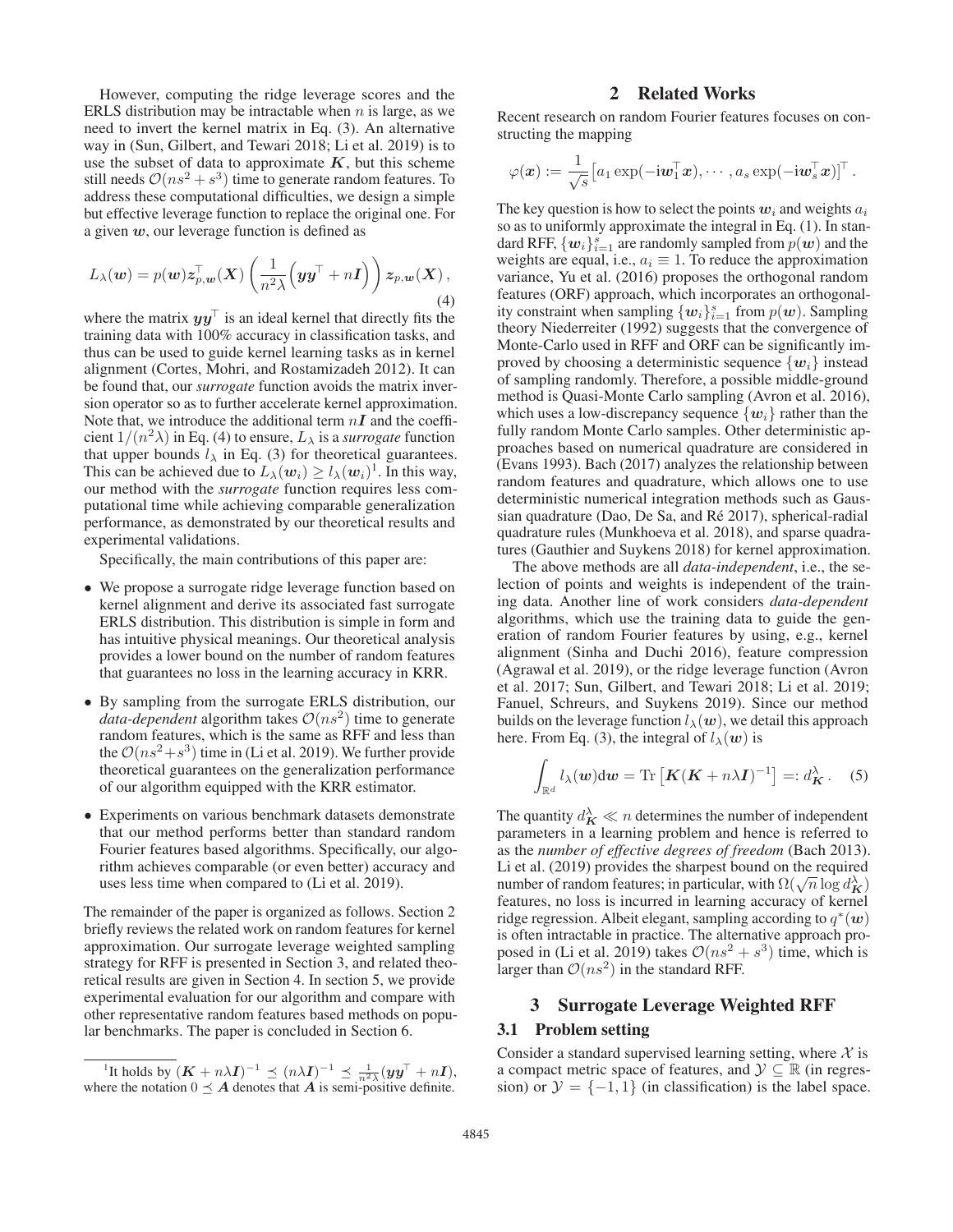We assume that a sample set  $\{(\mathbf{x}_i, y_i)\}_{i=1}^n$  is drawn from a non-degenerate Borel probability measure  $\rho$  on  $\mathcal{X} \times \mathcal{Y}$ . The non-degenerate Borel probability measure  $\rho$  on  $\mathcal{X} \times \mathcal{Y}$ . The *target function* of  $\rho$  is defined by  $f_{\rho}(\mathbf{x}) := \int_{\mathcal{Y}} y d\rho(y|\mathbf{x})$  for each  $x \in \mathcal{X}$ , where  $\rho(\cdot|x)$  is the conditional distribution of  $\rho$  at *x*. Given a kernel function k and its associated reproducing kernel Hilbert space (RKHS)  $H$ , the goal is to find a hypothesis  $f : \mathcal{X} \to \mathcal{Y}$  in H such that  $f(x)$  is a good estimate of the label  $y \in Y$  for a new instance  $x \in \mathcal{X}$ . By virtue of the representer theorem (Schölkopf and Smola 2003), an empirical risk minimization problem can be formulated as

$$
\hat{f}^{\lambda} := \underset{f \in \mathcal{H}}{\operatorname{argmin}} \frac{1}{n} \sum_{i=1}^{n} \ell(y_i, f(\boldsymbol{x}_i)) + \lambda \boldsymbol{\alpha}^{\top} \boldsymbol{K} \boldsymbol{\alpha}, \quad (6)
$$

where  $f = \sum_{i=1}^{n} \alpha_i k(x_i, \cdot)$  with  $\alpha \in \mathbb{R}^n$  and the con-<br>vex loss  $\ell : \mathcal{Y} \times \mathcal{Y} \to \mathbb{R}$  quantifies the quality of the estimate  $f(x)$  w.r.t. the true y. In this paper, we focus on learning with the squared loss, i.e.,  $\ell(y, f(x)) = (y - f(x))^2$ . Hence, the expected risk in KRR is defined as  $\mathcal{E}(f)$  =  $\int_{\mathcal{X}\times\mathcal{Y}} (f(\boldsymbol{x}) - y)^2 d\rho$ , with the corresponding empirical risk defined on the sample, i.e.,  $\hat{\mathcal{E}}(f) = \frac{1}{n} \sum_{i=1}^{n} (f(x_i) - y_i)^2$ .<br>In standard learning theory the optimal hypothesis f, is de-In standard learning theory, the optimal hypothesis  $f_{\rho}$  is defined as  $f_{\rho}(\boldsymbol{x}) = \int_{\boldsymbol{Y}} y \mathrm{d}\rho(y|\boldsymbol{x}), \quad \boldsymbol{x} \in \mathcal{X}$ , where  $\rho(\cdot|\boldsymbol{x})$  is the conditional distribution of  $\rho$  at  $x \in \mathcal{X}$ . The regularization parameter  $\lambda$  in Eq. (6) should depend on the sample size; in particular,  $\lambda \equiv \lambda(n)$  with  $\lim_{n\to\infty} \lambda(n)=0$ . Following (Rudi, Camoriano, and Rosasco 2017; Li et al. 2019), we pick  $\lambda \in \mathcal{O}(n^{-1/2})$ .

As shown in (Li et al. 2019), when using random features, the empirical risk minimization problem (6) can be expressed as

$$
\beta_{\lambda} := \operatorname*{argmin}_{\boldsymbol{\beta} \in \mathbb{R}^s} \frac{1}{n} \|\boldsymbol{y} - \boldsymbol{Z}_q \boldsymbol{\beta}\|_2^2 + \lambda \|\boldsymbol{\beta}\|_2^2, \qquad (7)
$$

where  $y = [y_1, y_2, \dots, y_n]^\top$  is the label vector and  $Z_q =$  $[\varphi_q(\boldsymbol{x}_1), \cdots, \varphi_q(\boldsymbol{x}_n)]^\top \in \mathbb{R}^{n \times s}$  is the random feature matrix, with  $\varphi_q(x)$  as defined in Eq. (2) and  $\{w_i\}_{i=1}^s$  sampled<br>from a distribution  $q(w)$ . Eq. (7) is a linear ridge regresfrom a distribution  $q(w)$ . Eq. (7) is a linear ridge regression problem in the space spanned by the random features (Suykens et al. 2002; Mall and Suykens 2015), and the optimal hypothesis is given by  $f^{\lambda}_{\beta} = Z_q \beta_{\lambda}$ , with

$$
\beta_{\lambda} = (Z_q^{\top} Z_q + n\lambda I)^{-1} Z_q^{\top} y. \tag{8}
$$

Note that the distribution  $q(w)$  determines the feature mapping matrix and hence has a significant impact on the generalization performance. Our main goal in the sequel is to design a good  $q(w)$ , and to understand the relationship between  $q(w)$  and the expected risk. In particular, we would like to characterize the number s of random features needed when sampling from  $q(w)$  in order to achieve a certain convergence rate of the risk.

#### 3.2 Surrogate leverage weighted sampling

Let  $q(w)$  be a probability density function to be designed. Given the points  $\{w_i\}_{i=1}^s$  sampled from  $q(w)$ , we define the mapping mapping

$$
\varphi_q(\boldsymbol{x}) = \frac{1}{\sqrt{s}} \left( \sqrt{\frac{p(\boldsymbol{w}_1)}{q(\boldsymbol{w}_1)}} e^{-\mathrm{i}\boldsymbol{w}_1^\top \boldsymbol{x}}, \cdots, \sqrt{\frac{p(\boldsymbol{w}_s)}{q(\boldsymbol{w}_s)}} e^{-\mathrm{i}\boldsymbol{w}_s^\top \boldsymbol{x}} \right)^\top.
$$
\n(9)

We again have  $k(x, x') = \mathbb{E}_{w \sim q} [\varphi_q(x)^\top \varphi_q(x')] \approx$  $\tilde{k}_q(\bm{x},\bm{x}^{\prime}% )\equiv\left\{ \begin{array}{cl} \frac{\partial\mathcal{L}}{\partial\bm{x}^{\prime}} & \frac{\partial\mathcal{L}}{\partial\bm{x}^{\prime}} & \frac{\partial\mathcal{L}}{\partial\bm{x}^{\prime}}\ \frac{\partial\mathcal{L}}{\partial\bm{x}^{\prime}} & \frac{\partial\mathcal{L}}{\partial\bm{x}^{\prime}}\ \frac{\partial\mathcal{L}}{\partial\bm{x}^{\prime}} & \frac{\partial\mathcal{L}}{\partial\bm{x}^{\prime}}\ \frac{\partial\mathcal{L}}{\partial\bm{x}^{\prime}} & \frac{\partial\mathcal{L}}{\partial\bm{x}^{\prime}}$  $\alpha = \alpha$  $\sum_{i=1}^{s} z_q(\mathbf{w}_i, \mathbf{x}) z_q(\mathbf{w}_i, \mathbf{x}')$ , where  $z_q(\mathbf{w}_i, \mathbf{x}_j) := \sqrt{p(\mathbf{w}_i)/q(\mathbf{w}_i)} z_p(\mathbf{w}_i, \mathbf{x}_j)$ . Accordingly, the kernel matrix K can be approximated by  $K_q = Z_q Z_q^{\dagger}$ , where  $\mathbf{Z}_q := [\varphi_q(\boldsymbol{x}_1), \cdots, \varphi_q(\boldsymbol{x}_n)]^\top \in \mathbb{R}^{n \times s}$ . Denoting<br>by  $z_{q,w_i}(X)$  the *i*-th column of  $\mathbf{Z}_q$ , we have  $K =$  $\mathbb{E}_{\boldsymbol{w}\sim p}[\boldsymbol{z}_{p,\boldsymbol{w}}(\boldsymbol{X})\boldsymbol{z}_{p,\boldsymbol{w}}^{\top}(\boldsymbol{X})] \quad = \quad \mathbb{E}_{\boldsymbol{w}\sim q}[\boldsymbol{z}_{q,\boldsymbol{w}}(\boldsymbol{X})\boldsymbol{z}_{q,\boldsymbol{w}}^{\top}(\boldsymbol{X})].$ Note that this scheme can be regarded as a form of importance sampling.

Our surrogate empirical ridge leverage score distribution  $L_{\lambda}(\boldsymbol{w})$  is given by Eq. (4). The integral of  $L_{\lambda}(\boldsymbol{w})$  is

$$
\int_{\mathbb{R}^d} L_{\lambda}(\boldsymbol{w}) \mathrm{d} \boldsymbol{w} = \frac{1}{n^2 \lambda} \operatorname{Tr} \left[ \left( \boldsymbol{y} \boldsymbol{y}^{\top} + n \boldsymbol{I} \right) \boldsymbol{K} \right] := D_{\boldsymbol{K}}^{\lambda} . \tag{10}
$$

Combining Eq. (4) and Eq. (10), we can compute the surrogate empirical ridge leverage score distribution by

$$
q(\boldsymbol{w}) := \frac{L_{\lambda}(\boldsymbol{w})}{\int_{\mathbb{R}^d} L_{\lambda}(\boldsymbol{w}) d\boldsymbol{w}} = \frac{L_{\lambda}(\boldsymbol{w})}{D_{\mathbf{K}}^{\lambda}}.
$$
 (11)

The random features  $\{w_i\}_{i=1}^s$  can then be sampled from the showe  $a(w)$ . We refer to this sampling strategy as *surrogate* above q(*w*). We refer to this sampling strategy as *surrogate leverage weighted RFF*. Compared to the standard  $l_{\lambda}$  and its associated ERLS distribution, the proposed  $L_{\lambda}(\boldsymbol{w})$  and  $D_K^{\lambda}$ are simpler: it does not require inverting the kernel matrix and thus accelerates the generation of random features.

Since the distribution  $q(w)$  involves the kernel matrix *K* that is defined on the entire training dataset, we need to approximate  $K$  by random features, and then calculate/approximate  $q(w)$ . To be specific, we firstly sample  ${w_i}_{i=1}^t$  with  $i \geq s$  from the spectral measure  $p(w)$  and form the feature matrix  $Z \in \mathbb{R}^{n \times l}$ . We have  $K \propto \tilde{K}$ form the feature matrix  $Z_l \in \mathbb{R}^{n \times l}$ . We have  $K \approx \tilde{K}_p =$  $Z_l Z_l^{\top}$ , and thus the distribution  $q(w)$  can be approximated by

$$
\tilde{q}(\boldsymbol{w}) = \frac{p(\boldsymbol{w})\mathbf{z}_{p,\boldsymbol{w}}^{\top}(\boldsymbol{X})\left(\boldsymbol{y}\boldsymbol{y}^{\top} + n\boldsymbol{I}\right)\mathbf{z}_{p,\boldsymbol{w}}(\boldsymbol{X})}{\|\boldsymbol{y}^{\top}\boldsymbol{Z}_{l}\|_{2}^{2} + n\|\boldsymbol{Z}_{l}\|_{\mathrm{F}}^{2}}.
$$
 (12)

Hence, we can then sample from  $\tilde{q}(\boldsymbol{w})$  to generate the refined random features by importance sampling.

Note that the term  $nI$  in Eq. (4) and Eq. (12) is independent of the sample set  $X$ . If we discard this term in our algorithm implementation,  $L_{\lambda}(\boldsymbol{w})$  in Eq. (4) can be transformed as

$$
L'_{\lambda}(\boldsymbol{w}) = p(\boldsymbol{w}) \boldsymbol{z}_{p,\boldsymbol{w}}^{\top}(\boldsymbol{X}) \left( \frac{1}{n^2 \lambda} \boldsymbol{y} \boldsymbol{y}^{\top} \right) \boldsymbol{z}_{p,\boldsymbol{w}}(\boldsymbol{X}), \quad (13)
$$

and further  $\tilde{q}(\boldsymbol{w})$  in Eq. (12) can be simplified to

$$
\tilde{q}'(\boldsymbol{w}) = \frac{p(\boldsymbol{w})\boldsymbol{z}_{p,\boldsymbol{w}}^{\top}(\boldsymbol{X})\left(\boldsymbol{y}\boldsymbol{y}^{\top}\right)\boldsymbol{z}_{p,\boldsymbol{w}}(\boldsymbol{X})}{\|\boldsymbol{y}^{\top}\boldsymbol{Z}_{l}\|_{2}^{2}}.
$$
 (14)

For each feature  $w_i \sim \tilde{q}'(w)$ , its re-sampling probability  $p_i$ is associated with the approximate empirical ridge leverage score in Eq. (13). To be specific, it can be represented as

$$
p_i \propto \left(\boldsymbol{y}^{\top}(\boldsymbol{Z}_l)_i\right)^2 = \left|\sum_{j=1}^n y_j z_p(\boldsymbol{w}_i, \boldsymbol{x}_j)\right|^2, \quad i = 1, 2, \cdots, l.
$$
\n(15)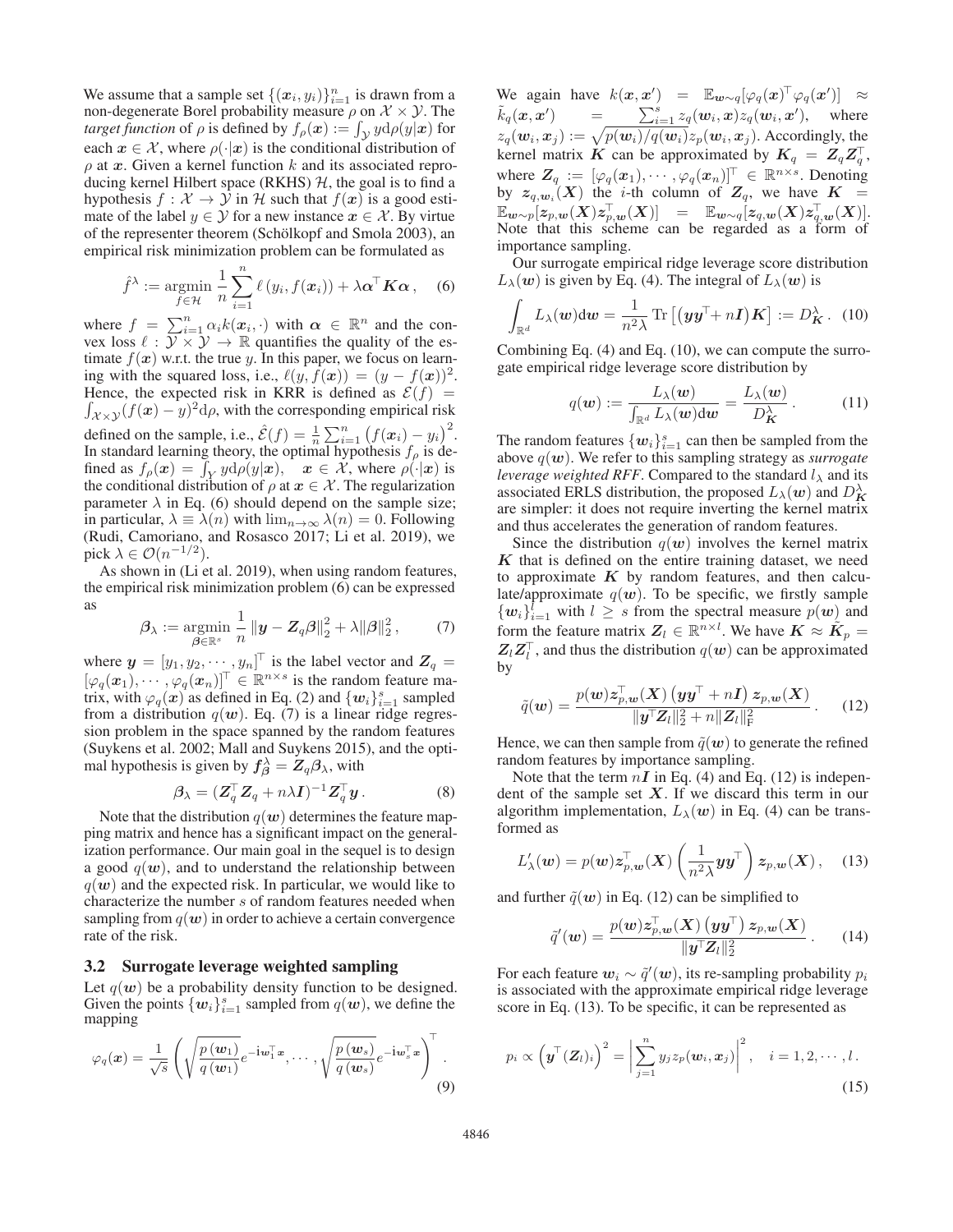Algorithm 1: The Surrogate Leverage Weighted RFF Algorithm in KRR

- **Input:** the training data  $\{(x_i, y_i)\}_{i=1}^n$ , the shift-invariant kernel k the number of random features s and kernel  $k$ , the number of random features  $s$ , and the regularization parameter  $\lambda$
- **Output:** the random feature mapping  $\varphi(\cdot)$  and the optimization variable *β*<sup>λ</sup> in KRR
- 1 Sample random features  $\{w_i\}_{i=1}^l$  from  $p(w)$  with  $l \geq s$ , and form the feature matrix  $Z_l \in \mathbb{R}^{n \times l}$ .
- 2 associate with each feature  $w_i$  a real number  $p_i$  such that  $p_i$  is proportional to

$$
p_i \propto \left(\boldsymbol{y}^{\top}(\boldsymbol{Z}_{l})_i\right)^2, \quad i=1,2,\cdots,l\,.
$$

- 3 Re-sample *s* features from  $\{w_i\}_{i=1}^l$  using the multinomial distribution given by the vector multinomial distribution given by the vector
	- $(p_1/L, p_2/L, \cdots, p_l/L)$  with  $L \leftarrow \sum_{i=1}^l p_i$ .<br>Treate the feature manning  $\varphi(x)$  for an example.
- 4 Create the feature mapping  $\varphi(x)$  for an example x by Eq. (9).
- 5 Obtain  $\beta_{\lambda}$  solved by Eq. (8).

It has intuitive physical meanings. From Eq. (15), it measures the correlation between the label  $y_i$  and the mapping output  $z_p(\boldsymbol{w}_i, \boldsymbol{x}_j)$ . Therefore,  $p_i$  quantifies the contribution of  $\boldsymbol{w}_i$ , which defines the *i*-th dimension of the feature mapping  $\varphi(\cdot)$ , for fitting the training data. In this view, if  $p_i$  is large,  $w_i$  is more important than the other features, and will be given the priority in the above importance sampling scheme. Based on this, we re-sample s features from  $\{w\}_{i=1}^l$  to generate the re-<br>fined random features. Our surrogate leverage weighted RFF fined random features. Our surrogate leverage weighted RFF algorithm applied to KRR is summarized in Algorithm 1.

Also note that if the following condition holds

$$
\frac{\boldsymbol{y}^{\!\top}\!\sum_{j=1}^n (\boldsymbol{Z}_s)_j (\boldsymbol{Z}_s)_j^{\!\top}\boldsymbol{y}}{\boldsymbol{y}^{\!\top}(\boldsymbol{Z}_s)_i (\boldsymbol{Z}_s)_i^{\!\top}\boldsymbol{y}}\!\approx\!\frac{\sum_{j=1}^n \|(\boldsymbol{Z}_s)_j\|_2^2}{\|(\boldsymbol{Z}_s)_i\|_2^2}\,,
$$

then sampling from  $\tilde{q}(\boldsymbol{w})$  or  $\tilde{q}'(\boldsymbol{w})$  does not have distinct differences. This condition is satisfied if  $\|(Z_s)_i\|_2$  does not<br>dramatically fluctuate for each column in which sampling dramatically fluctuate for each column. in which sampling from  $\tilde{q}(\boldsymbol{w})$  or  $\tilde{q}'(\boldsymbol{w})$  may be used.

The method in (Li et al. 2019) samples  $\{w_i\}_{i=1}^s$  from  $(a_n) := l_n(a_n)/d^{\lambda}$  while ours samples from  $a(u_n) :=$  $q^*(\mathbf{w}) := l_{\lambda}(\mathbf{w})/d_K^{\lambda}$ , while ours samples from  $q(\mathbf{w}) :=$  $L_{\lambda}(\boldsymbol{w})/D_{\boldsymbol{K}}^{\lambda}$ . In comparison, our surrogate ERLS distribution is much simpler as it avoids inverting the matrix  $Z_s^{\dagger} Z_s$ . Hence, generating s random features by Algorithm 1 takes  $\mathcal{O}(ns^2)$  time to do the sampling. It is the same as the standard RFF and less than the  $\mathcal{O}(ns^2 + s^3)$  time needed by (Li et al. 2019) which requires  $\mathcal{O}(n s^2)$  for the multiplication of  $\mathbf{Z}_s^{\top} \mathbf{Z}_s$ and  $\mathcal{O}(s^3)$  for inverting  $\mathbf{Z}_s^{\top} \mathbf{Z}_s$ .

### 4 Theoretical Analysis

In this section, we analyze the generalization properties of kernel ridge regression when using random Fourier features sampled from our  $q(w)$ . Our analysis includes two parts. We first study how many features sampled from  $q(w)$  are needed to incur no loss of learning accuracy in KRR. We then characterize the convergence rate of the expected risk of

KRR when combined with Algorithm 1. Our proofs follow the framework in (Li et al. 2019) and in particular involve the same set of assumptions.

#### **4.1** Expected risk for sampling from  $q(\mathbf{w})$

The theorem below characterizes the relationship between the expected risk in KRR and the total number of random features used.

Theorem 1. *Given a shift-invariant and positive definite kernel function* k*, denote the eigenvalues of the kernel matrix*  $K$  *as*  $\lambda_1 \geq \cdots \geq \lambda_n$ *. Suppose that the regularization parameter*  $\lambda$  *satisfies*  $0 \le n\lambda \le \lambda_1$ ,  $|y| \le y_0$  *is bounded*<br>with  $y_0 > 0$  and  $\{y_0\}^s$  are sampled independently from  $w$ ith  $y_0 > 0$ , and  $\{w_i\}_{i=1}^s$  are sampled independently from<br>the surrogate empirical ridge leverage score distribution *the surrogate empirical ridge leverage score distribution*  $q(\boldsymbol{w}) = L_{\lambda}(\boldsymbol{w}) / D_{\boldsymbol{K}}^{\lambda}$ . If the unit ball of H contains the opti*mal hypothesis*  $f$ <sup>ρ</sup> *and* 

$$
s \ge 5D_{\mathbf{K}}^{\lambda} \log \left( 16d_{\mathbf{K}}^{\lambda} \right) / \delta \,,
$$

*then for*  $0 < \delta < 1$ *, with probability*  $1 - \delta$ *, the excess risk of* f<sup>λ</sup> *<sup>β</sup> can be upper bounded as*

$$
\mathcal{E}(f_{\boldsymbol{\beta}}^{\lambda}) - \mathcal{E}(f_{\rho}) \le 2\lambda + \mathcal{O}(1/\sqrt{n}) + \mathcal{E}(\hat{f}^{\lambda}) - \mathcal{E}(f_{\rho}), \quad (16)
$$

where  $\mathcal{E}(\hat{f}^{\lambda}) - \mathcal{E}(f_{\rho})$  is the excess risk for the standard *kernel ridge regression estimator.*

Theorem 1 shows that if the total number of random features sampled from  $q(\boldsymbol{w})$  satisfies  $s \geq 5D_K^{\lambda} \log \left(16d_K^{\lambda}\right)/\delta$ , we incur no loss in the learning accuracy of kernel ridge regression. In particular, with the standard choice  $\lambda =$  $\mathcal{O}(n^{-1/2})$ , the estimator  $f_{\beta}^{\lambda}$  attains the minimax rate of kernel ridge regression.

To illustrate the lower bound in Theorem 1 on the number of features, we consider three cases regarding the eigenvalue decay of  $\overrightarrow{K}$ : i) the exponential decay  $\overline{\lambda}_i \propto n e^{-ci}$  with  $c > 0$ , ii) the polynomial decay  $\lambda_i \propto ni^{-2t}$  with  $t \geq 1$ , and iii) the slowest decay with  $\lambda_i \propto n/i$  (see (Bach 2013) for details). In all three cases, direct calculation shows

$$
D_{\mathbf{K}}^{\lambda} = \frac{1}{n^2 \lambda} \operatorname{Tr} \left[ (\mathbf{y} \mathbf{y}^{\top} + n\mathbf{I}) \mathbf{K} \right] \le \frac{2}{n \lambda} \operatorname{Tr}(\mathbf{K}) \in \mathcal{O}(\sqrt{n}).
$$

Moreover,  $d_K^{\lambda}$  satisfies  $d_K^{\lambda} \in \mathcal{O}(\log n)$  in the exponential decay case,  $\tilde{d}_{\mathbf{K}}^{\lambda} \in \mathcal{O}(n^{1/(\tilde{4}t)})$  in the polynomial decay case, and  $d_K^{\lambda} \in \mathcal{O}(\sqrt{n})$  in the slowest case. Combining these bounds gives the number s of random features sufficient for no loss in the learning accuracy of KRR; these results are reported in Tab. 1. It can be seen that sampling from  $q^*(w)$ (Li et al. 2019) sometimes requires fewer random features than our method. This is actually reasonable as the design of our surrogate ERLS distribution follows in a simple fashion our surrogate EKLS distribution follows in a simple fashion<br>and we directly relax  $D_K^{\lambda}$  to  $\mathcal{O}(\sqrt{n})$ . It does not strictly follow with the continuous generalization of the leverage scores used in the analysis of linear methods (Alaoui and Mahoney 2015; Cohen, Musco, and Musco 2017; Avron et al. 2017). Actually, with a more careful argument, this bound can be further improved and made tight, which we leave to future works. Nevertheless, our theoretical analysis actually provides the worst case estimation for the lower bound of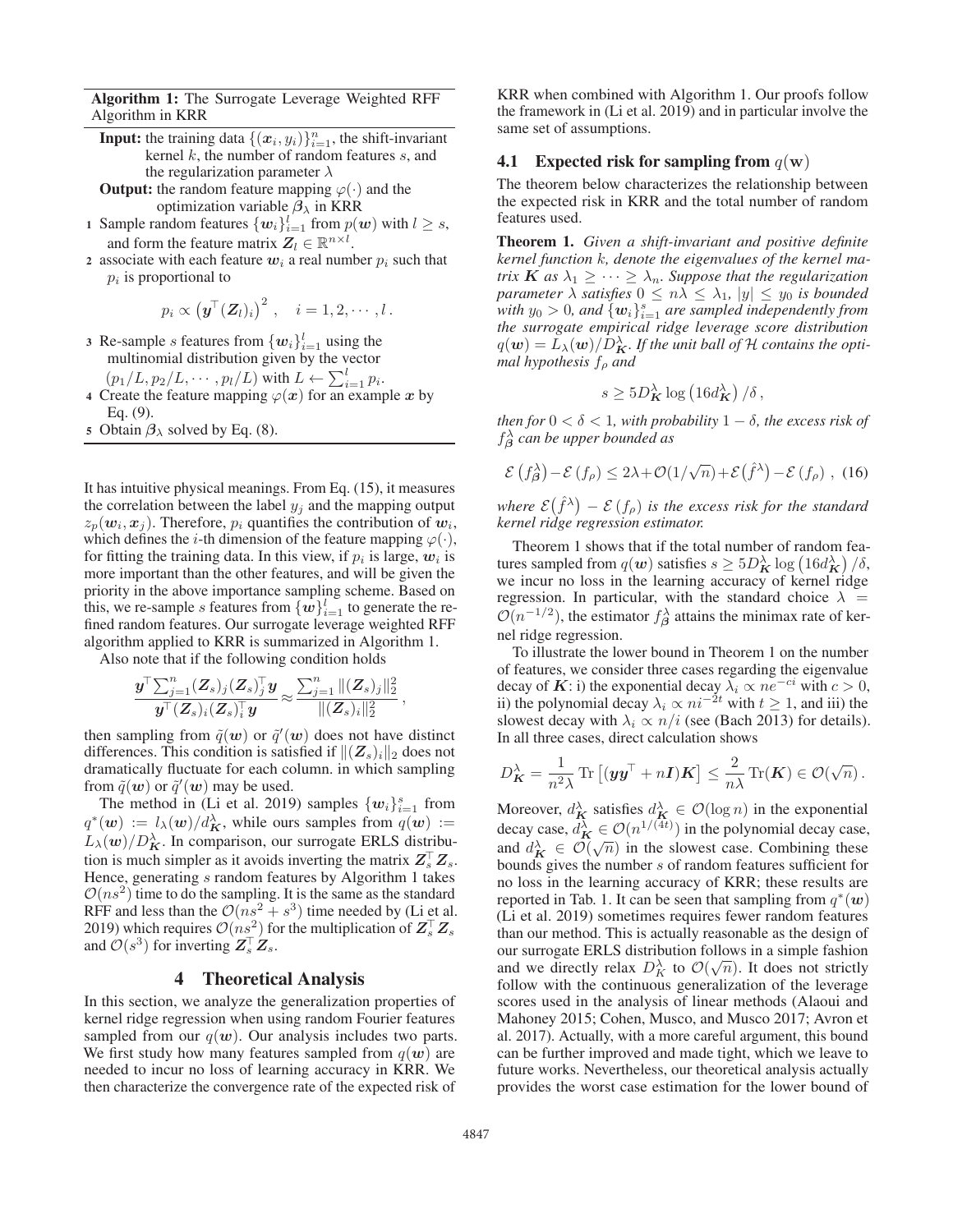Table 1: Comparisons of the number s of features required by two sampling schemes.

| Eigenvalue decay                       | (Li et al. 2019)         | Ours                          |
|----------------------------------------|--------------------------|-------------------------------|
| $\lambda_i \propto ne^{-ci}, c>0$      | $s \geq \log^2 n$        | $s \geq \sqrt{n} \log \log n$ |
| $\lambda_i \propto ni^{-2t}, t \geq 1$ | $s > n^{1/(4t)} \log n$  | $s \geq \sqrt{n} \log n$      |
| $\lambda_i \propto n/i$                | $s \geq \sqrt{n} \log n$ | $s \geq \sqrt{n} \log n$      |

s. In practical uses, our algorithm would not require the considerable number of random features to achieve a good prediction performance. Specifically, our experimental results in Section 5 demonstrate that when using the same s, there is no distinct difference between (Li et al. 2019) and our method in terms of prediction performance. But our approach costs less time to generate the refined random features, achieving a substantial computational saving when the total number of random features is relatively large.

To prove Theorem 1, we need the following lemma.

Lemma 1. *Under the same assumptions from Theorem 1, let*  $\epsilon \geq \sqrt{m/s} + 2L/3s$  *with constants* m *and* L given by

$$
m := D_{\mathbf{K}}^{\lambda} \frac{\lambda_1}{\lambda_1 + n\lambda} \quad L := \sup_{i} \frac{l_{\lambda}(\mathbf{w}_i)}{q(\mathbf{w}_i)}, \ \forall i = 1, 2, \cdots, s \, .
$$

*If the number of random features satisfies*

$$
s \ge D_K^{\lambda} \left( \frac{1}{\epsilon^2} + \frac{2}{3\epsilon} \right) \log \frac{16d_K^{\lambda}}{\delta}, \tag{17}
$$

*then for*  $0 < \delta < 1$ *, with probability*  $1 - \delta$ *, we have* 

$$
-\epsilon \mathbf{I} \preceq (\mathbf{K} + n\lambda \mathbf{I})^{-\frac{1}{2}} (\tilde{\mathbf{K}}_q - \mathbf{K}) (\mathbf{K} + n\lambda \mathbf{I})^{-\frac{1}{2}} \preceq \epsilon \mathbf{I}.
$$
 (18)

*Proof.* Following the proof of Lemma 4 in (Li et al. 2019), by the matrix Bernstein concentration inequality (Tropp and others 2015) and  $l_{\lambda}(\boldsymbol{w}) \leq L_{\lambda}(\boldsymbol{w})$ , we conclude the proof.  $\Box$ 

Based on Lemma 1, as well as the previous results including Lemma 2, Lemma 5, Lemma 6, Theorem 5 in (Li et al. 2019), we can immediately prove Theorem 1.

#### 4.2 Expected risk for Algorithm 1

In the above analysis, our results are based on the random features  $\{w_i\}_{i=1}^s$  sampled from  $q(w)$ . In Algorithm 1,  $\{w_i\}_{i=1}^s$ <br>are actually drawn from  $\tilde{q}(w)$  or  $\tilde{q}'(w)$ . In this section we are actually drawn from  $\tilde{q}(\boldsymbol{w})$  or  $\tilde{q}'(\boldsymbol{w})$ . In this section, we present the convergence rates for the expected risk of Algorithm 1.

Theorem 2. *Under the same assumptions from Theorem 1, denote by*  $\tilde{f}^{\lambda^*}$  the KRR estimator obtained using a regular*ization parameter*  $\lambda^*$  *and the features*  $\{w_i\}_{i=1}^s$  *sampled via*<br>Algorithm 1. If the number of random features satisfies *Algorithm 1. If the number of random features satisfies*

$$
s \geq \max \left\{ \frac{7z_0^2 \log (16d_K^{\lambda})}{\lambda \delta}, 5D_K^{\lambda^*} \frac{\log (16d_K^{\lambda^*})}{\delta} \right\},\,
$$

*with*  $|z_p(\mathbf{w}, \mathbf{x})| < z_0$ *, then for*  $0 < \delta < 1$ *, with probability*  $1 - \delta$ , the excess risk of  $\tilde{f}^{\lambda^*}$  can be estimated by

$$
\mathcal{E}(\tilde{f}^{\lambda^*}) - \mathcal{E}(f_{\rho}) \le 2\lambda + 2\lambda^* + \mathcal{O}(1/\sqrt{n}). \tag{19}
$$

*Proof.* According to Theorem 1 and Corollary 2 in (Li et al. 2019), if the number of random features satisfies  $s \geq 7z_0^2 \log \left( \frac{16d_K}{K} \right) / (\lambda \delta)$ , then for any  $0 < \delta < 1$ , with confidence  $1 - \delta$ , the excess risk of  $f_{\alpha}^{\lambda}$  can be bounded by

$$
\mathcal{E}(f_{\alpha}^{\lambda}) - \mathcal{E}(f_{\rho}) \le 2\lambda + \mathcal{O}(1/\sqrt{n}).
$$
 (20)

Let  $f_{\tilde{\mathcal{H}}}$  be the function in  $\tilde{\mathcal{H}}$  spanned by the approximated kernel that achieves the minimal risk, i.e.,  $\mathcal{E}(f_{\tilde{\mathcal{H}}}) =$  $\inf_{f \in \tilde{\mathcal{H}}} \mathcal{E}(f)$ . Hence, we re-sample  $\{w_i\}_{i=1}^s$  according to  $g(m)$  as defined in Eq. (11) in which the learnal metrix is  $q(w)$  as defined in Eq. (11), in which the kernel matrix is indicated by the actual kernel  $\tilde{k}$  spanned in  $\tilde{\mathcal{H}}$ . Denote our KRR estimator with the regularization parameter  $\lambda^*$  and the learning function  $\tilde{f}^{\lambda^*}$ , and according to Theorem 1, if the number of random features *s* satisfies  $s \geq 5D_K^{\lambda^*} \frac{\log(16d_K^{\lambda^*})}{\delta}$ , then for  $0 < \delta < 1$ , with confidence  $1 - \delta$ , the excess risk of  $\tilde{f}^{\lambda^*}$  can be estimated by  $\tilde{f}^{\lambda^*}$  can be estimated by

$$
\mathcal{E}(\tilde{f}^{\lambda^*}) - \mathcal{E}(f_{\tilde{\mathcal{H}}}) \le 2\lambda^* + \mathcal{O}(1/\sqrt{n}). \tag{21}
$$

Since  $f_{\tilde{\mathcal{H}}}$  achieves the minimal risk over  $\mathcal{H}$ , we can conclude that  $\mathcal{E}(f_{\tilde{\mathcal{H}}}) \leq \mathcal{E}(f_{\alpha}^{\lambda})$ . Combining Eq. (20) and Eq. (21), we obtain the final excess risk of  $\mathcal{E}(\tilde{f}^{\lambda^*})$ .  $\Box$ 

Theorem 2 provides the upper bound of the expected risk in KRR estimator over random features generated by Algorithm 1. Note that, in our implementation, the number of random features used to approximate the kernel matrix is also set to s for simplicity, which shares the similar way with the implementation in (Li et al. 2019).

### 5 Experiments

In this section, we empirically evaluate the performance of our method equipped with KRR for classification tasks on several benchmark datasets. All experiments are implemented in MATLAB and carried out on a PC with Intel $\textcircled{\tiny{B}}$  i5-6500 CPU (3.20 GHz) and 16 GB RAM. The source code of our implementation can be found in http://www.lfhsgre.org.

#### 5.1 Experimental settings

We choose the popular shift-invariant Gaussian/RBF kernel for experimental validation, i.e.,  $k(x, x') = \exp(-||x - y||)$  $x'\Vert^2/\sigma^2$ ). Following (Avron et al. 2017), we use a fixed bandwidth  $\sigma = 1$  in our experiments. This is without loss of generality since we can rescale the points and adjust the bounding interval. The regularization parameter  $\lambda$  is tuned via 5-fold inner cross validation over a grid of  $\{0.05, 0.1, 0.5, 1\}$ .

Datasets: We consider four classification datasets including *EEG*, *cod-RNA*, *covtype* and *magic04*; see Tab. 2 for an overview of these datasets. These datasets can be downloaded from https://www.csie.ntu.edu.tw/∼cjlin/libsvmtools/ datasets/ or the UCI Machine Learning Repository<sup>2</sup>. All datasets are normalized to  $[0, 1]^d$  before the experiments. We use the given training/test partitions on the *cod-RNA* dataset. For the other three datasets, we randomly pick half of the data for training and the rest for testing. All experiments

<sup>2</sup> https://archive.ics.uci.edu/ml/datasets.html.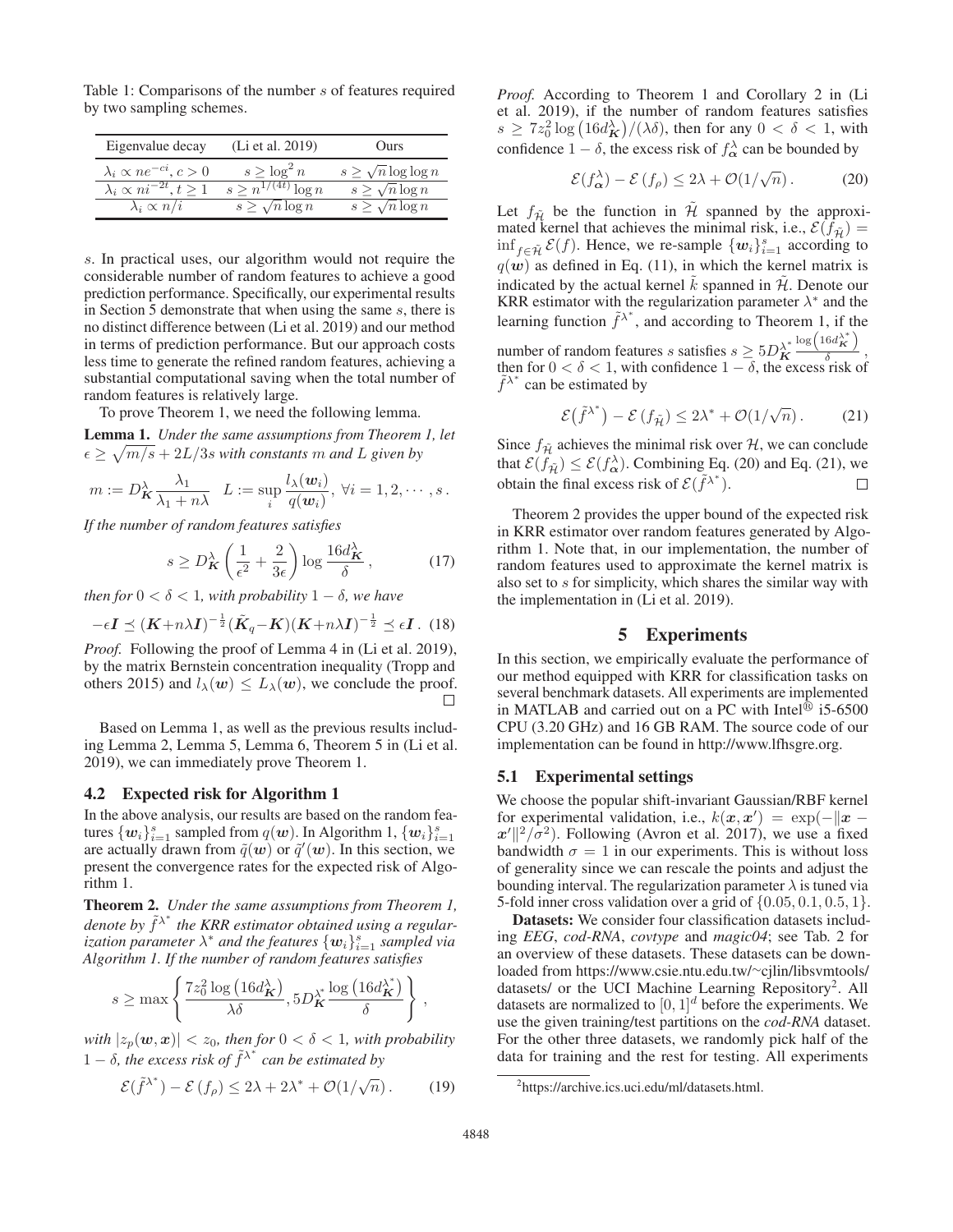

Figure 1: Comparison of various algorithms on approximation error in (a), test accuracy in (b), and time cost for generating random features in (c) versus the number of random features s on the *EEG* dataset.

are repeated 10 times and we report the average classification accuracy as well as the time cost for generating random features.

Table 2: Dataset statistics.

| datasets         | #feature dimension | #traing examples | #test examples |
|------------------|--------------------|------------------|----------------|
| EEG              | 14                 | 7.490            | 7.490          |
| $\text{cod-RNA}$ |                    | 59.535           | 157,413        |
| covtype          | 54                 | 290,506          | 290,506        |
| magic04          | 10                 | 9510             | 9510           |

Compared methods: We compare the proposed surrogate leverage weighted sampling strategy with the following three random features based algorithms:

- RFF (Rahimi and Recht 2007): The feature mapping  $\varphi_p(x)$ is given by Eq. (2), in which the random features  $\{w_i\}_{i=1}^{\infty}$ are sampled from  $p(w)$ .
- QMC (Avron et al. 2016): The feature mapping  $\varphi_p(x)$  is also given by Eq. (2), but the random features  $\{w_i\}_{i=1}^s$ also given by Eq. (2), but the random features  $\{w_i\}_{i=1}^{\infty}$  are constructed by a deterministic scheme, e.g., a lowdiscrepancy Halton sequence.
- leverage-RFF (Li et al. 2019): The data-dependent random features  $\{w_i\}_{i=1}^s$  are sampled from  $q^*(w)$ . The kernel<br>matrix in  $q^*(w)$  is approximated using random features matrix in  $q^*(w)$  is approximated using random features pre-sampled from  $p(w)$ .

In our method, we consider sampling from  $\tilde{q}'(w)$  in Algorithm 1 for simplicity.

#### 5.2 Comparison results

High-level comparison: We compare the empirical performance of the aforementioned random features mapping based algorithms. In Fig. 1, we consider the *EEG* dataset and plot the relative kernel matrix approximation error, the test classification accuracy and the time cost for generating random features versus different values of s. Note that since we cannot compute the kernel matrix  $K$  on the entire dataset, we randomly sample 1,000 datapoints to construct the feature

matrix  $Z_s Z_s^+$ , and then calculate the relative approximation error, i.e.,  $err = \frac{\|K - Z_s Z_s^{\dagger}\|_2}{\|K\|_2}$ .

Fig. 1(a) shows the mean of the approximation errors across 10 trials (with one standard deviation denoted by error bars) under different random features dimensionality. We find that QMC achieves the best approximation performance when compared to RFF, leverage-RFF, and our proposed method. Fig. 1(b) shows the test classification accuracy. We find that as the number of random features increases, leverage-RFF and our method significantly outperform RFF and QMC .

From the above experimental results, we find that, admittedly, QMC achieves lower approximation error to some extent, but it does not translate to better classification performance when compared to leverage-RFF and our method. The reason may be that the original kernel derived by the point-wise distance might not be suitable, and the approximated kernel is not optimal for classification/regression tasks, as discussed in (Avron et al. 2017; Munkhoeva et al. 2018; Zhang et al. 2019). As the ultimate goal of kernel approximation is to achieve better prediction performance, in the sequel we omit the approximation performance of these methods.

In terms of time cost for generating random features, Fig. 1(c) shows that leverage-RFF is quite time-consuming when the total number of random features is large. In contrast, our algorithm achieves comparable computational efficiency with RFF and QMC. These results demonstrate the superiority of our surrogate weighted sampling strategy, which reduces the time cost.

Detailed comparisons: Tab. 3 reports the detailed classification accuracy and time cost for generating random features of all algorithms on the four datasets. Observe that by using a *data-dependent* sampling strategy, leverage-RFF and our method achieve better classification accuracy than RFF and QMC on the *EEG* and *cod-RNA* dataset when the dimensionality of random features increases. In particular, on the *EEG* dataset, when s ranges from 2d to 128d, the test accuracy of leverage-RFF and our method is better than RFF and QMC by around 1% to nearly 11%. On the *cod-RNA* dataset, the performance of RFF and QMC is worse than our method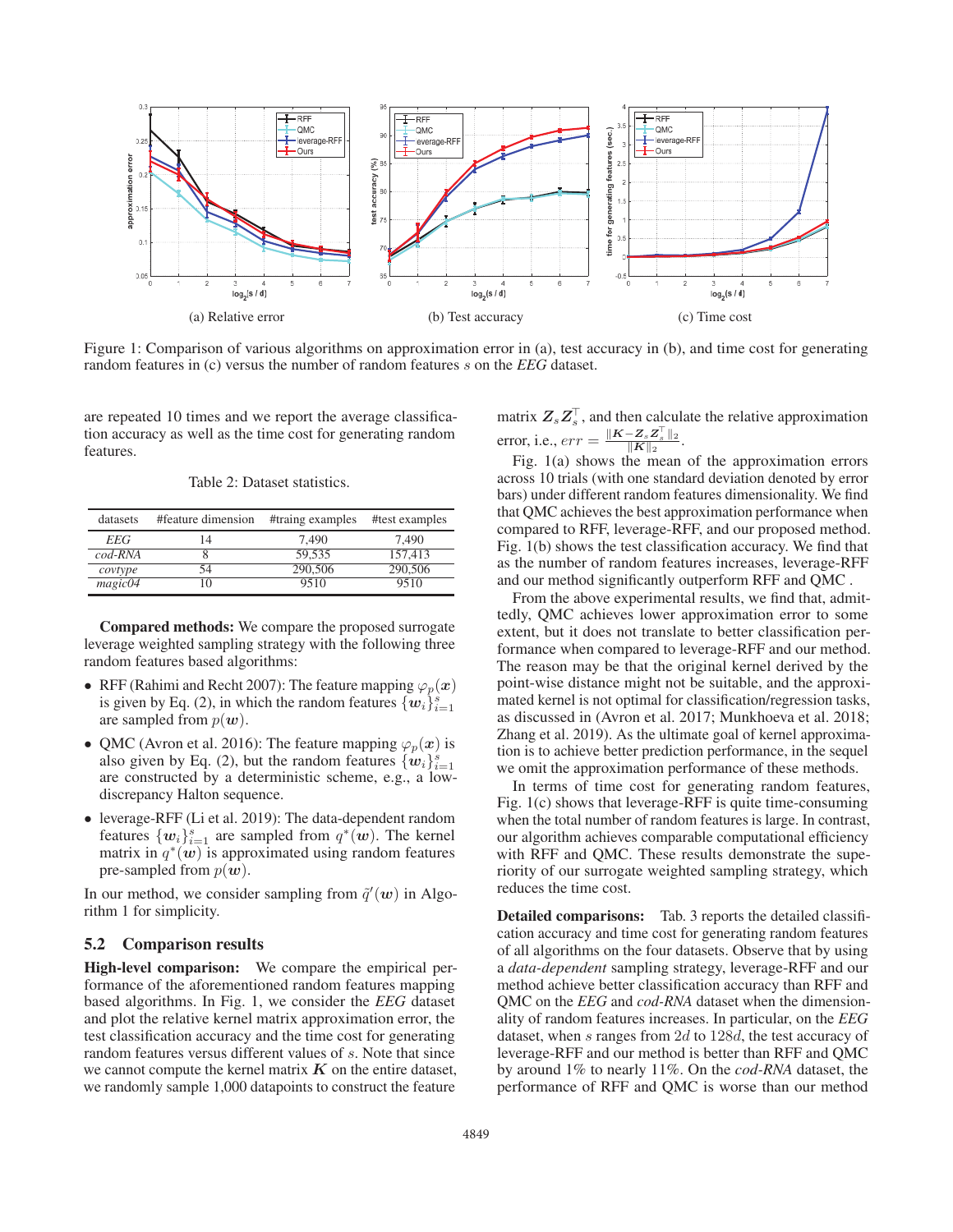Table 3: Comparison results of various algorithms for varying s in terms of classification accuracy (mean $\pm$ std. deviation %) and time cost for generating random features (mean±std. deviation sec.). The higher test accuracy means better. Notation "•" indicates that leverage-RFF and our method are significantly better than the other two baseline methods via paired t-test.

| Dataset               | $\boldsymbol{s}$ | <b>RFF</b>                         | QMC                                | leverage-RFF                                 | Ours                                         |
|-----------------------|------------------|------------------------------------|------------------------------------|----------------------------------------------|----------------------------------------------|
|                       |                  | Acc:% (time:sec.)                  | Acc:% (time:sec.)                  | Acc:% (time:sec.)                            | Acc:% (time:sec.)                            |
| <b>EEG</b>            | d                | $68.45 \pm 0.89$ (0.01 $\pm$ 0.00) | $67.83 \pm 0.73$ (0.02 $\pm$ 0.03) | $68.78 \pm 0.97$ (0.01 $\pm$ 0.01)           | $68.62 \pm 0.89$ (0.01 $\pm$ 0.00)           |
|                       | 2d               | $71.44 \pm 1.22$ (0.02 $\pm$ 0.00) | $70.89 \pm 0.72$ (0.03 $\pm$ 0.03) | $72.59 \pm 1.51(0.03 \pm 0.01)$              | $72.72 \pm 1.35(0.02 \pm 0.00)$              |
|                       | 4d               | $74.70 \pm 0.94$ (0.03 $\pm$ 0.01) | $74.66 \pm 0.42$ (0.04 $\pm$ 0.03) | 79.06 $\pm$ 0.73 (0.05 $\pm$ 0.01) $\bullet$ | 79.72 $\pm$ 0.58 (0.03 $\pm$ 0.01) $\bullet$ |
|                       | <i>8d</i>        | $76.96 \pm 0.96$ (0.06 $\pm$ 0.02) | $77.01 \pm 0.40$ (0.07 $\pm$ 0.03) | $83.95 \pm 0.58$ (0.10 $\pm$ 0.01) $\bullet$ | 84.97 $\pm$ 0.50 (0.07 $\pm$ 0.02) $\bullet$ |
|                       | 16d              | $78.54 \pm 0.63$ (0.11 $\pm$ 0.00) | $78.71 \pm 0.29$ (0.12 $\pm$ 0.03) | $86.29 \pm 0.50$ (0.20 $\pm$ 0.01) $\bullet$ | $87.23 \pm 0.41$ (0.13 $\pm$ 0.01) $\bullet$ |
|                       | 32d              | $78.96 \pm 0.44$ (0.22 $\pm$ 0.02) | $78.83 \pm 0.59$ (0.24 $\pm$ 0.06) | 88.05 $\pm$ 0.31 (0.49 $\pm$ 0.03) $\bullet$ | $89.38 \pm 0.32$ (0.26 $\pm$ 0.03) $\bullet$ |
|                       | 64d              | $79.97 \pm 0.62$ (0.45 $\pm$ 0.01) | $79.71 \pm 0.40$ (0.47 $\pm$ 0.05) | $89.12 \pm 0.36$ (1.21 $\pm$ 0.05) $\bullet$ | 90.36 $\pm$ 0.31 (0.53 $\pm$ 0.02) $\bullet$ |
|                       | 128d             | $79.79 \pm 0.49$ (0.82 $\pm$ 0.05) | $79.51 \pm 0.47$ (0.84 $\pm$ 0.06) | 90.01 $\pm$ 0.27 (3.91 $\pm$ 0.09) $\bullet$ | 91.02 $\pm$ 0.32 (0.96 $\pm$ 0.03) $\bullet$ |
|                       | d                | $87.02 \pm 0.29$ (0.06 $\pm$ 0.01) | $87.20 \pm 0.00$ (0.07 $\pm$ 0.03) | $88.62 \pm 0.92$ (0.09 $\pm$ 0.02)           | $89.64 \pm 0.87$ (0.07 $\pm$ 0.01) $\bullet$ |
|                       | 2d               | $87.12 \pm 0.19$ (0.12 $\pm$ 0.01) | $87.65 \pm 0.00$ (0.16 $\pm$ 0.02) | $90.42 \pm 1.15(0.17 \pm 0.01)$              | 90.12 $\pm$ 0.95 (0.13 $\pm$ 0.01) $\bullet$ |
|                       | 4d               | $87.19 \pm 0.08$ (0.24 $\pm$ 0.01) | $87.44 \pm 0.00$ (0.25 $\pm$ 0.02) | 92.65 $\pm$ 0.38 (0.35 $\pm$ 0.02) $\bullet$ | 92.83 $\pm$ 0.33 (0.27 $\pm$ 0.01) $\bullet$ |
| $cod-RNA$             | <i>8d</i>        | $87.27 \pm 0.11$ (0.47 $\pm$ 0.02) | $87.29 \pm 0.00$ (0.49 $\pm$ 0.02) | 93.41 $\pm$ 0.07 (0.69 $\pm$ 0.02) $\bullet$ | 93.49 $\pm$ 0.15 (0.53 $\pm$ 0.02) $\bullet$ |
|                       | 16d              | $87.29 \pm 0.08$ (0.91 $\pm$ 0.02) | $87.30 \pm 0.00$ (0.94 $\pm$ 0.04) | 93.71 $\pm$ 0.06 (1.39 $\pm$ 0.05) $\bullet$ | 93.74 $\pm$ 0.05 (0.99 $\pm$ 0.02) $\bullet$ |
|                       | 32d              | $87.27 \pm 0.05$ (1.80 $\pm$ 0.02) | $87.33 \pm 0.00$ (1.77 $\pm$ 0.01) | 93.76 $\pm$ 0.02 (2.82 $\pm$ 0.08) $\bullet$ | 93.71 $\pm$ 0.07 (1.95 $\pm$ 0.03) $\bullet$ |
|                       | 64d              | $87.30 \pm 0.03$ (3.48 $\pm$ 0.15) | $87.32 \pm 0.00$ (3.54 $\pm$ 0.10) | 93.73 $\pm$ 0.03 (6.54 $\pm$ 0.53) $\bullet$ | 93.99 $\pm$ 0.06 (4.05 $\pm$ 0.08) $\bullet$ |
|                       | 128d             | $87.30 \pm 0.03$ (6.79 $\pm$ 0.39) | $87.32 \pm 0.00$ (6.62 $\pm$ 0.08) | 93.66 $\pm$ 0.03 (13.3 $\pm$ 0.23) $\bullet$ | 93.48 $\pm$ 0.04 (7.78 $\pm$ 0.09) $\bullet$ |
|                       | d                | $73.70 \pm 0.79$ (1.90 $\pm$ 0.03) | $74.71 \pm 0.07$ $(1.88 \pm 0.11)$ | $73.99 \pm 0.85$ (2.96 $\pm$ 0.09)           | $73.99 \pm 0.63$ (2.00 $\pm$ 0.05)           |
| cov type <sup>1</sup> | 2d               | $77.09 \pm 0.25$ (3.31 $\pm$ 0.21) | $77.04 \pm 0.06$ (3.37 $\pm$ 0.29) | $77.04 \pm 0.35(5.25 \pm 0.09)$              | $77.02 \pm 0.29$ (3.44 $\pm$ 0.10)           |
|                       | 4d               | $79.10 \pm 0.13$ (6.27 $\pm$ 0.35) | $79.07 \pm 0.07$ (6.12 $\pm$ 0.17) | $79.18 \pm 0.17$ (10.2 $\pm$ 0.15)           | $79.05 \pm 0.14$ (6.58 $\pm$ 0.19)           |
|                       | <i>8d</i>        | $81.04 \pm 0.12$ (12.3 $\pm$ 0.71) | $80.90 \pm 0.05$ (12.1 $\pm$ 0.45) | $81.09 \pm 0.07$ (21.1 $\pm$ 0.72)           | $80.79 \pm 0.11(13.2 \pm 0.34)$              |
|                       | 16d              | $82.42 \pm 0.10$ (24.5 $\pm$ 1.02) | $82.37 \pm 0.07$ (24.3 $\pm$ 1.56) | $82.90 \pm 0.12$ (46.5 $\pm$ 2.20)           | $82.18 \pm 0.10$ (28.6 $\pm$ 1.58)           |
| magic04               | d                | $73.62 \pm 0.68$ (0.01 $\pm$ 0.00) | $71.74 \pm 0.40$ (0.02 $\pm$ 0.04) | $73.62 \pm 0.68$ (0.01 $\pm$ 0.01)           | $73.61 \pm 0.68$ (0.01 $\pm$ 0.00)           |
|                       | 2d               | $75.89 \pm 0.80$ (0.01 $\pm$ 0.01) | $75.98 \pm 0.36$ (0.03 $\pm$ 0.03) | $75.91 \pm 0.77$ (0.03 $\pm$ 0.01)           | $75.88 \pm 0.77$ (0.02 $\pm$ 0.00)           |
|                       | 4d               | $77.78 \pm 0.45$ (0.03 $\pm$ 0.01) | $77.27 \pm 0.33$ (0.04 $\pm$ 0.03) | $77.78 \pm 0.45$ (0.05 $\pm$ 0.01)           | $77.77 \pm 0.43$ (0.03 $\pm$ 0.00)           |
|                       | <i>8d</i>        | $78.97 \pm 0.34$ (0.05 $\pm$ 0.00) | $79.07 \pm 0.17$ (0.07 $\pm$ 0.03) | 79.15±0.40 (0.09±0.01)                       | 79.12±0.34 (0.06±0.01)                       |
|                       | 16d              | $80.04 \pm 0.34$ (0.10 $\pm$ 0.01) | $79.95 \pm 0.37$ (0.11 $\pm$ 0.03) | $80.80 \pm 0.40$ (0.19 $\pm$ 0.01)           | $80.74 \pm 0.42$ (0.11 $\pm$ 0.01)           |
|                       | 32d              | $80.61 \pm 0.43$ (0.19 $\pm$ 0.01) | $80.65 \pm 0.31(0.21 \pm 0.04)$    | 82.00 $\pm$ 0.32 (0.41 $\pm$ 0.03) $\bullet$ | $82.02 \pm 0.32$ (0.22 $\pm$ 0.01) $\bullet$ |
|                       | 64d              | $80.91 \pm 0.28$ (0.38 $\pm$ 0.03) | $80.85 \pm 0.27$ (0.41 $\pm$ 0.05) | 82.39 $\pm$ 0.32 (0.93 $\pm$ 0.05) $\bullet$ | 82.37 $\pm$ 0.25 (0.44 $\pm$ 0.03) $\bullet$ |
|                       | 128d             | $81.10\pm0.37(0.73\pm0.03)$        | $81.08 \pm 0.29$ (0.76 $\pm$ 0.04) | $82.59 \pm 0.29$ (2.61 $\pm$ 0.15) $\bullet$ | 82.55 $\pm$ 0.55 (0.87 $\pm$ 0.02) $\bullet$ |

<sup>1</sup> Due to the memory limit, we cannot conduct the experiment on the *covtype* dataset when  $s \geq 32d$ .

by over 6% when  $s \geq 4d$ . On the *covtype* dataset, all four methods achieve similar the classification accuracy. Instead, on the *magic04* dataset, our algorithm and leverage-RFF perform better than RFF and QMC on the final classification accuracy if more random features are considered.

In terms of computational efficiency on these four datasets, albeit *data-dependent*, our method still takes about the similar time cost with the *data-independent* RFF and QMC for generating random features. Specifically, when compared to leverage-RFF, our method achieves a substantial computational saving.

### 6 Conclusion

In this work, we have proposed an effective *data-dependent* sampling strategy for generating fast random features for kernel approximation. Our method can significantly improve the generalization performance while achieving the same time complexity when compared to the standard RFF. Our theoretical results and experimental validation have demonstrated the superiority of our method when compared to other representative random Fourier features based algorithms on several classification benchmark datasets.

## Acknowledgments

This work was supported in part by the National Natural Science Foundation of China (No.61572315, 61876107, 61977046), in part by the National Key Research and Development Project (No. 2018AAA0100702), in part by National Science Foundation grants CCF-1657420 and CCF-1704828, in part by the European Research Council under the European Union's Horizon 2020 research and innovation program / ERC Advanced Grant E-DUALITY (787960). This paper reflects only the authors' views and the Union is not liable for any use that may be made of the contained information; Research Council KUL C14/18/068; Flemish Government FWO project GOA4917N; Onderzoeksprogramma Artificiele Intelligentie (AI) Vlaanderen programme. Jie Yang and Xiaolin Huang are corresponding authors.

#### References

Agrawal, R.; Campbell, T.; Huggins, J.; and Broderick, T. 2019. Data-dependent compression of random features for large-scale kernel approximation. In *Proceedings of the 22nd International Conference on Artificial Intelligence and Statistics*, 1822–1831.

Alaoui, A., and Mahoney, M. W. 2015. Fast randomized